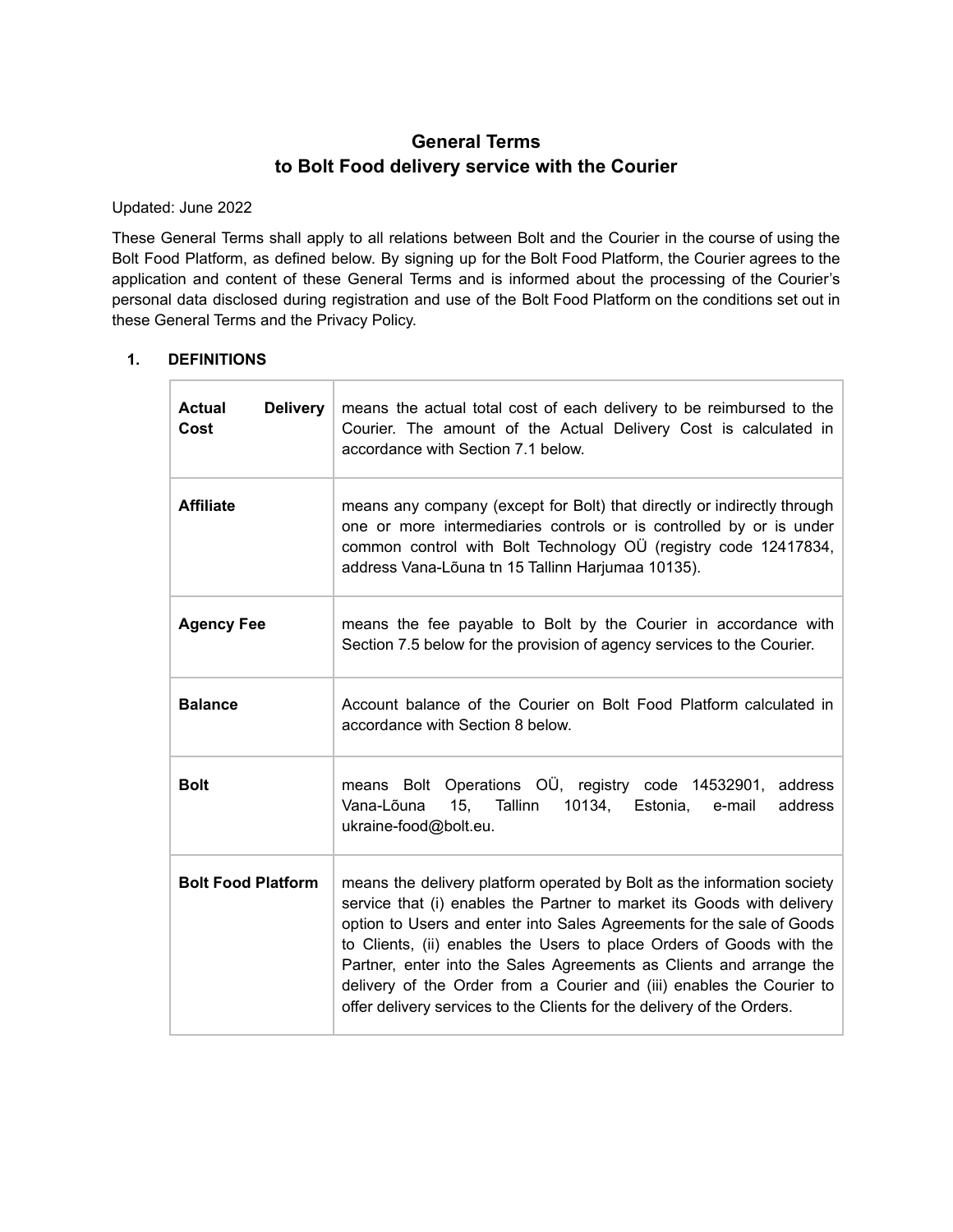| <b>Client</b>                             | means any User of the Bolt Food Platform that has placed an Order<br>and enters into a Sales Agreement with the Partner and a Delivery<br>Agreement with the Courier.                                                                                                                                                                                              |
|-------------------------------------------|--------------------------------------------------------------------------------------------------------------------------------------------------------------------------------------------------------------------------------------------------------------------------------------------------------------------------------------------------------------------|
| <b>Confidential</b><br><b>Information</b> | means know-how, trade secrets and other information of a confidential<br>nature (including, without limitation, all proprietary technical, industrial<br>and commercial information, customers' and suppliers' data and<br>techniques in whatever form held as well as any information regarding:<br>(i) the business; and (ii) the contents of the General Terms. |
| Courier                                   | means any natural person, sole entrepreneur or legal entity and where<br>relevant, its employees and/or contractors, who have been registered<br>in the Bolt Food Platform as a provider of the delivery service to the<br>Client with respect to Goods ordered through the Bolt Food Platform.                                                                    |
| <b>Courier Fee</b>                        | means the fee for the delivery services related to an Order, that the<br>Client pays to the Courier under the Delivery Agreement. The Courier<br>Fee is calculated in accordance with the principles set out in Section 7.                                                                                                                                         |
| <b>Delivery Agreement</b>                 | means the agreement between the Client and the Courier for the<br>delivery of the Order, concluded through the Bolt Food Platform.                                                                                                                                                                                                                                 |
| <b>Drop-Off Location</b>                  | means the address indicated on the Order, where the Client wishes to<br>receive the ordered Goods.                                                                                                                                                                                                                                                                 |
| <b>General Terms</b>                      | means these terms and conditions applicable to the relationship<br>between Bolt and the Couriers in relation to the use of the Bolt Food<br>Platform by the Couriers.                                                                                                                                                                                              |
| Goods                                     | means any goods that the Partner sells through the Bolt Food Platform.                                                                                                                                                                                                                                                                                             |
| <b>Marketplace</b>                        | means the arrangements and functionalities of the Bolt Food Platform<br>that facilitate the use of on-demand delivery services provided by the<br>Couriers.                                                                                                                                                                                                        |
| <b>Marketplace Fees</b>                   | means the fees that are payable to the Couriers in accordance with<br>Section 7.4.                                                                                                                                                                                                                                                                                 |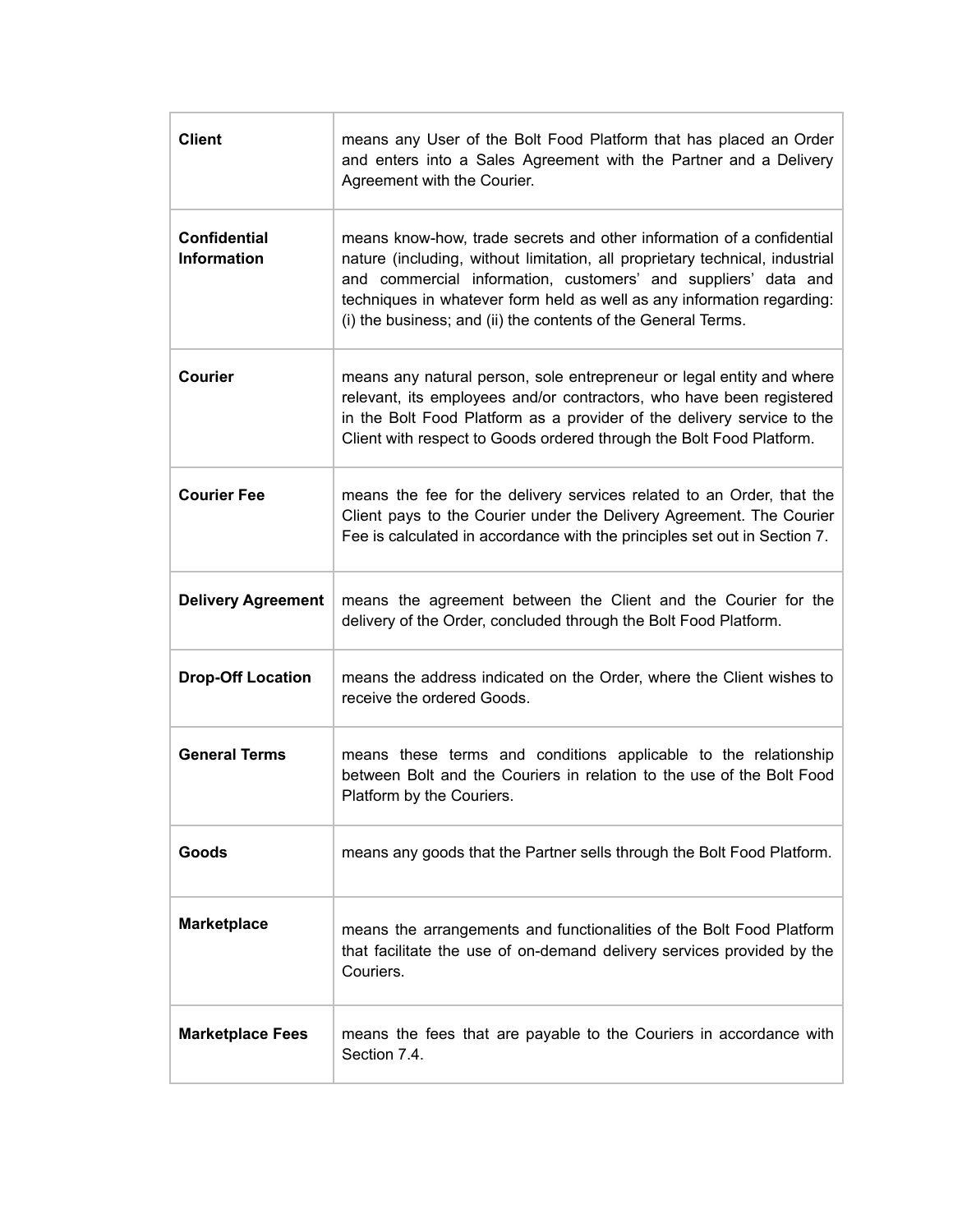| <b>Minimum</b><br>Order<br>Value | means the amount determined by the Bolt Food Platform which<br>indicates the minimum Goods Price for which an Order can be placed<br>through the Bolt Food Platform.                                 |
|----------------------------------|------------------------------------------------------------------------------------------------------------------------------------------------------------------------------------------------------|
| <b>Small Order Fee</b>           | means the fee payable by Client to the Courier in accordance with<br>Section 7.3 in order to compensate the difference between the<br>Minimum Order Value and the Goods Price of a particular Order. |
| Order                            | means the order of Goods that the Client has placed with the Partner.                                                                                                                                |
| <b>Partner</b>                   | means the operator of any restaurant or store that Bolt has concluded<br>an agreement with and where relevant, each and every establishment<br>through which the operator conducts its business.     |
| <b>Request</b>                   | means a signal sent out to one or more Couriers, indicating the time<br>and location of Order pick up.                                                                                               |
| <b>User</b>                      | means any person that has registered a user account on the Bolt Food<br>Platform and uses the services of the Bolt Food Platform through that<br>user account.                                       |

## **2. LEGAL FRAMEWORK**

- 2.1. The Bolt Food Platform enables the Client to order Goods from Partners and arrange the delivery of the Orders to the Client.
- 2.2. For the delivery of the Order, the Client enters into a Delivery Agreement directly with the Courier. The Delivery Agreement is deemed to be concluded from the moment that the Courier has accepted the Request through the Bolt Food Platform. The Request is sent to a Courier who is the closest to the Partner preparing the Order and who would deliver the Order to the Client the fastest.
- 2.3. By operating the Bolt Food Platform, Bolt acts only as a provider of the information society service and is not a party to the Delivery Agreement. The Courier is not employed by Bolt and does not act as Bolt's subcontractor, but provides the delivery service to the Client as an independent contractor.
- 2.4. By operating the Bolt Food Platform, Bolt acts as the agent for the Couriers in relation to mediation of Delivery Agreements between the Couriers and the Clients. As the agent Bolt has been authorised by each Courier as principal to receive certain payments from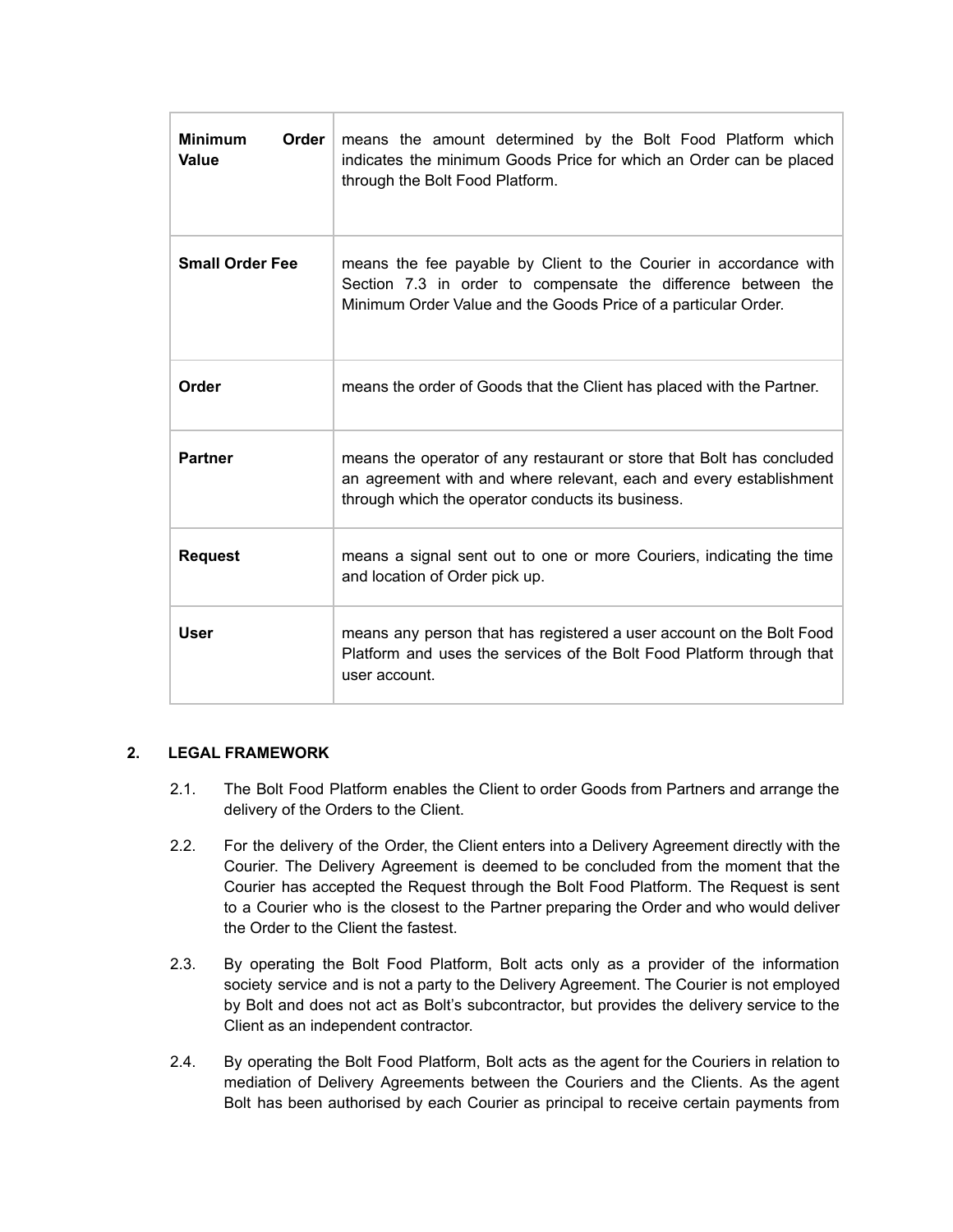the Clients and Partners on behalf of and/or for the benefit of the Couriers and allocate the received funds between the Couriers in accordance with these General Terms.

2.5. Bolt may delegate some or all obligations that arise from these General Terms, including but not limiting to facilitating payment obligations, namely collecting fees and other payments from Clients, to an Affiliate.

#### **3. MEANS OF DELIVERY**

- 3.1. The Couriers may choose the means for providing the delivery service at their own discretion.
- 3.2. The Courier is solely responsible for complying with all relevant laws and regulations for operating and using the chosen means of transport (e.g. licenses, insurances, etc).

#### **4. PROVISION OF SERVICES IN BOLT FOOD PLATFORM BY COURIER**

- 4.1. After receiving the account details from Bolt, the Courier may commence using the Bolt Food Platform on the Courier's smartphone or tablet. Bolt does not provide the devices or sufficient internet connection for using the Bolt Food Platform. Bolt is not liable for the effective functioning of the Bolt Food Platform in any device.
- 4.2. The Courier warrants that during the course of providing the delivery service, it complies with all relevant laws and regulations applicable to the provision of delivery service to the Client and with all requirements set out in Schedule 2 (Requirements for providing delivery service).
- 4.3. The detailed instructions and guidelines for using the Bolt Food Platform are set out in Schedule 3 (Instructions for using Bolt Food Platform). The Courier may not use the Bolt Food Platform for purposes or in a manner that is not in line with the General Terms and may not otherwise cheat the system.
- 4.4. The Courier may provide the delivery service during all times that it has signed in the Bolt Food Platform. The Courier is welcomed to wear Bolt branded clothes, if the Courier has opted to buy them. For the provision of the delivery service of Goods which contain food, the Courier may use the thermo-bag provided by Bolt or a personal thermo-bag.
- 4.5. The Courier may choose the time and duration of providing the delivery service on the Bolt Food Platform at its own discretion. Notwithstanding the above, the Courier must complete the delivery of any accepted Order before discontinuing the provision of services.
- 4.6. The Courier will ensure and be responsible that itself and where relevant, its employees and/or contractors, comply with the requirements for providing the delivery service, as set out in Schedule 2 of these General Terms. All fees earned for the deliveries made by the Courier's employees and/or contractors will be credited into the bank account of the Courier, who will distribute the fees as agreed with the employee and/or contractor.
- 4.7. The Client may leave feedback and make complaints regarding the delivery service through the Bolt Food Platform. Bolt shall tend to the complaints at its own discretion,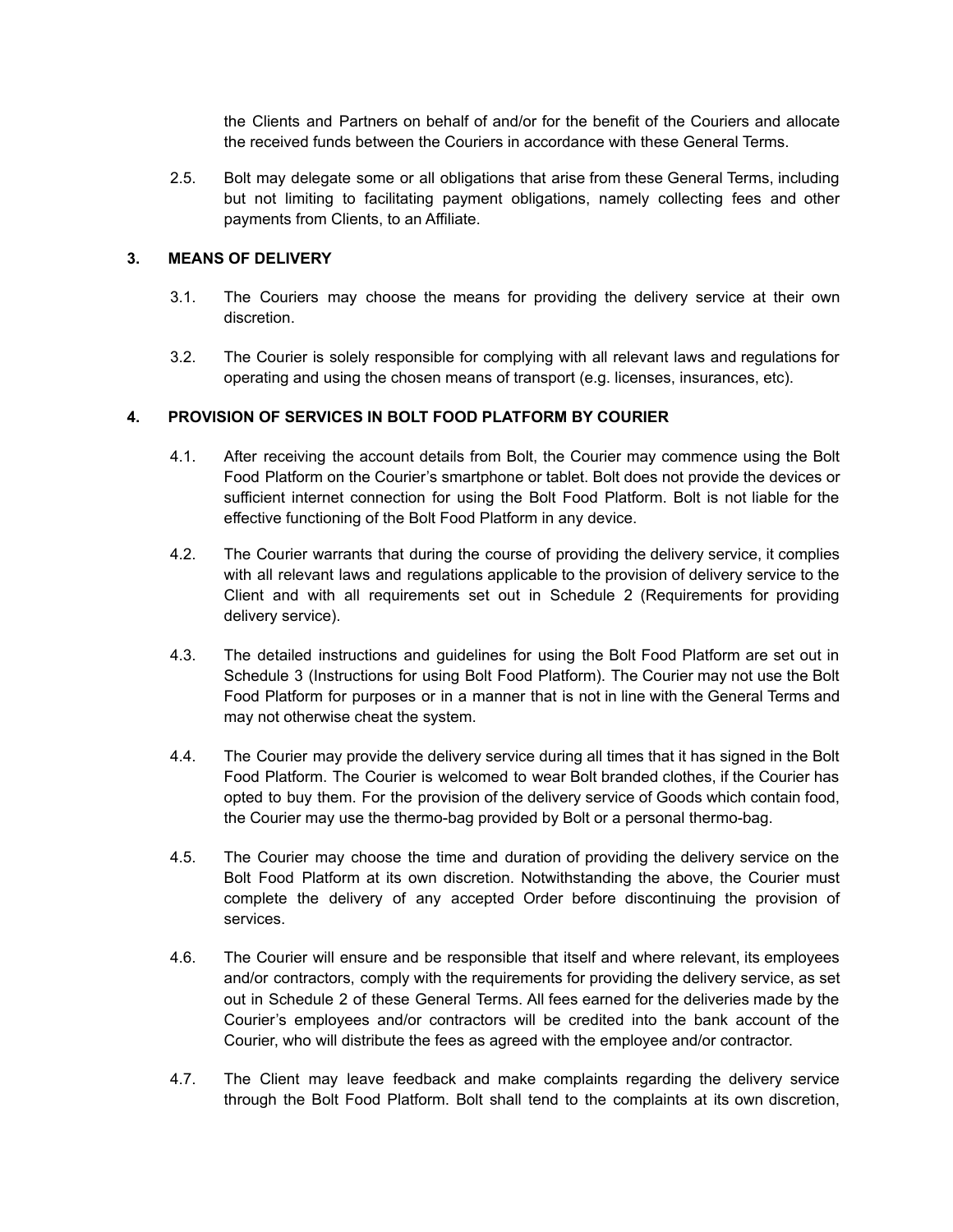investigate the complaint (where necessary) and decide on the further course of action in resolving the complaints. If the Courier has materially breached its obligations or has received several complaints, Bolt has the right to temporarily or permanently suspend the Courier from using the Bolt Food Platform.

4.8. Bolt is entitled to change, modify or discontinue either temporarily or permanently the provision of the information society service through the Bolt Food Platform at any given time.

# **5. PICKUP OF ORDER**

- 5.1. The Courier has to pick up the accepted Order at the time and location indicated on the Bolt Food Platform.
- 5.2. In case the Goods contain food, the Courier has to place the foodl, which is previously packaged by the Partner, into the thermo-bag without adding or removing any packaging.

# **6. DELIVERY OF ORDER**

- 6.1. The Courier may choose the route of delivery at its own discretion, provided that the Order is delivered to the address indicated on the Bolt Food Platform as soon as reasonably possible, taking into account the traffic and weather conditions. The Bolt Food Platform calculates a suggested route and an estimated delivery time for the delivery of the Order, which are not binding to the Courier.
- 6.2. The Courier may not open the packaging of the Partner and has to deliver the Goods as prepared by the Partner. The Courier is not allowed to change, modify, add to, remove from or temper with the Goods in any way.
- 6.3. The Courier has to hand over the Order to the Client at the Drop-Off Location indicated on the Bolt Food Platform. Detailed instructions for cases where the Courier is unable to deliver the Order at the Drop-Off Location is set out in Schedule 3 (Instructions for using Bolt Food Platform).
- 6.4. In case the Order contains alcohol, tobacco, energy drinks or any other products requiring age verification under the applicable law, the Courier has to verify that the Client is old enough to legally purchase the products by checking a valid photo identification of the Client before handing over the products (if applicable). In case the Client is not old enough or does not present a valid photo identification, the Courier may not hand over the products.
- 6.5. In case the delivery of alcohol is restricted during a particular time slot, it is the Courier's responsibility to hand over the alcohol to the Client only during the times allowed under applicable laws.

# **7. FEES**

7.1. For each delivery the Courier will receive the Actual Delivery Cost, which is calculated by the Bolt Food Platform in accordance with the principles of dynamic pricing, taking into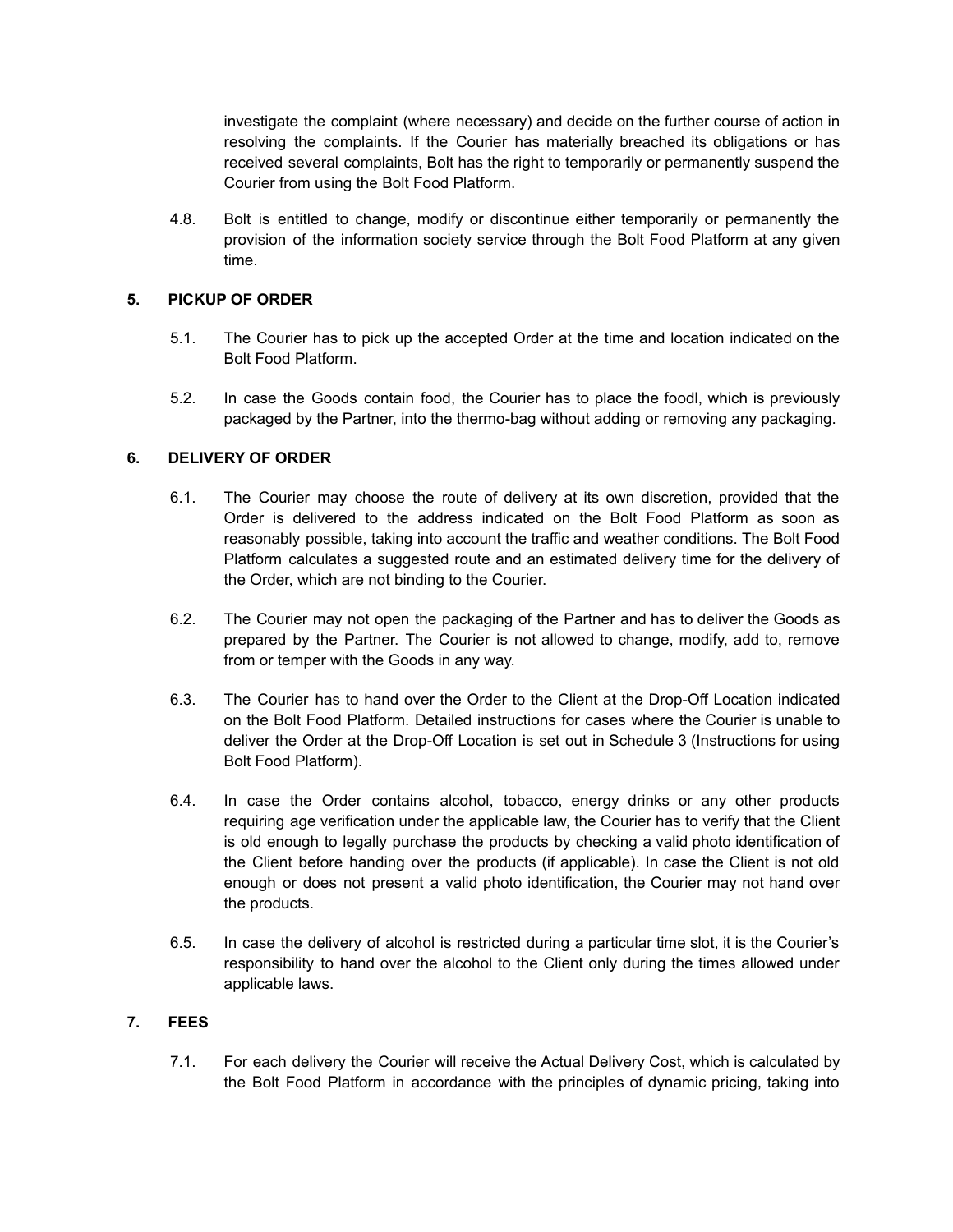account the distance and time of delivery, the traffic situation, weather conditions, the pool of couriers available on the Marketplace and other factors.

- 7.2. Courier acts as an independent contractor for the Client and as part of the Actual Delivery Cost the Courier shall be entitled to a Courier Fee payable by the Client for the delivery service rendered under the Delivery Agreement. The Courier Fee is calculated by the Bolt Food App for each delivery.
- 7.3. If an Order is subject to Minimum Order Value, the Client will reimburse to the Courier the Small Order Fee.
- 7.4. Bolt will procure that the difference between the Actual Delivery Cost and the aggregate amount of the Courier Fee and (where applicable) the Small Order Fee will be compensated to the Courier in the form of Marketplace Fees either by (i) paying the Marketplace Fees to the Courier or (ii) collecting the Marketplace Fees from Partners on behalf of the Couriers and forwarding the Marketplace Fees to Couriers.
- 7.5. If the Courier Fee together with the Small Order Fee (where applicable) exceeds the Actual Delivery Cost, then Bolt is entitled to charge Agency Fee from the Courier in the amount by which the sum of the Courier Fee and (where applicable) the Small Order Fee exceeds the Actual Delivery Cost.
- 7.6. The details of calculation of the Actual Delivery Cost will be adjusted from time to time by Bolt taking into account the number of orders, market situation, weather conditions, supply, availability of the Couriers on the Marketplace, and other factors related to the delivery service.
- 7.7. Bolt may establish a marketing fee payable to the Couriers for participating in the marketing of Bolt brand.
- 7.8. Bolt has the right to establish other fees applicable to the Courier by updating these General Terms and notifying the Courier through the Bolt Food Platform thereof.

## **8. PAYMENTS AND INVOICING**

- 8.1. Bolt, acting as an agent of the Courier, shall prepare and issue to the Client the invoice(s) for the Courier Fee and (where applicable) for the Small Order Fee on behalf of the Courier and accept the Client's payment for the invoice(s) on behalf of the Courier, except for cash payment. The payment obligation of the Client arising from the Delivery Agreement is deemed to be fulfilled when the payment is credited onto the bank account of Bolt or an Affiliate or, as the case may be, when the Client has paid the Courier Fee and (where applicable) the Small Order Fee in full to the Courier in cash upon the delivery of the Order.
- 8.2. Bolt, acting as an agent of the Courier, shall prepare and issue to Bolt (or to the Partners, if the Marketplace Fees payments are collected from the Partners) the invoice for the Marketplace Fees on behalf of the Couriers.
- 8.3. Bolt undertakes to forward all Courier Fee and (where applicable) the Small Order Fee payments from the Client to the Courier's bank account that was provided to Bolt by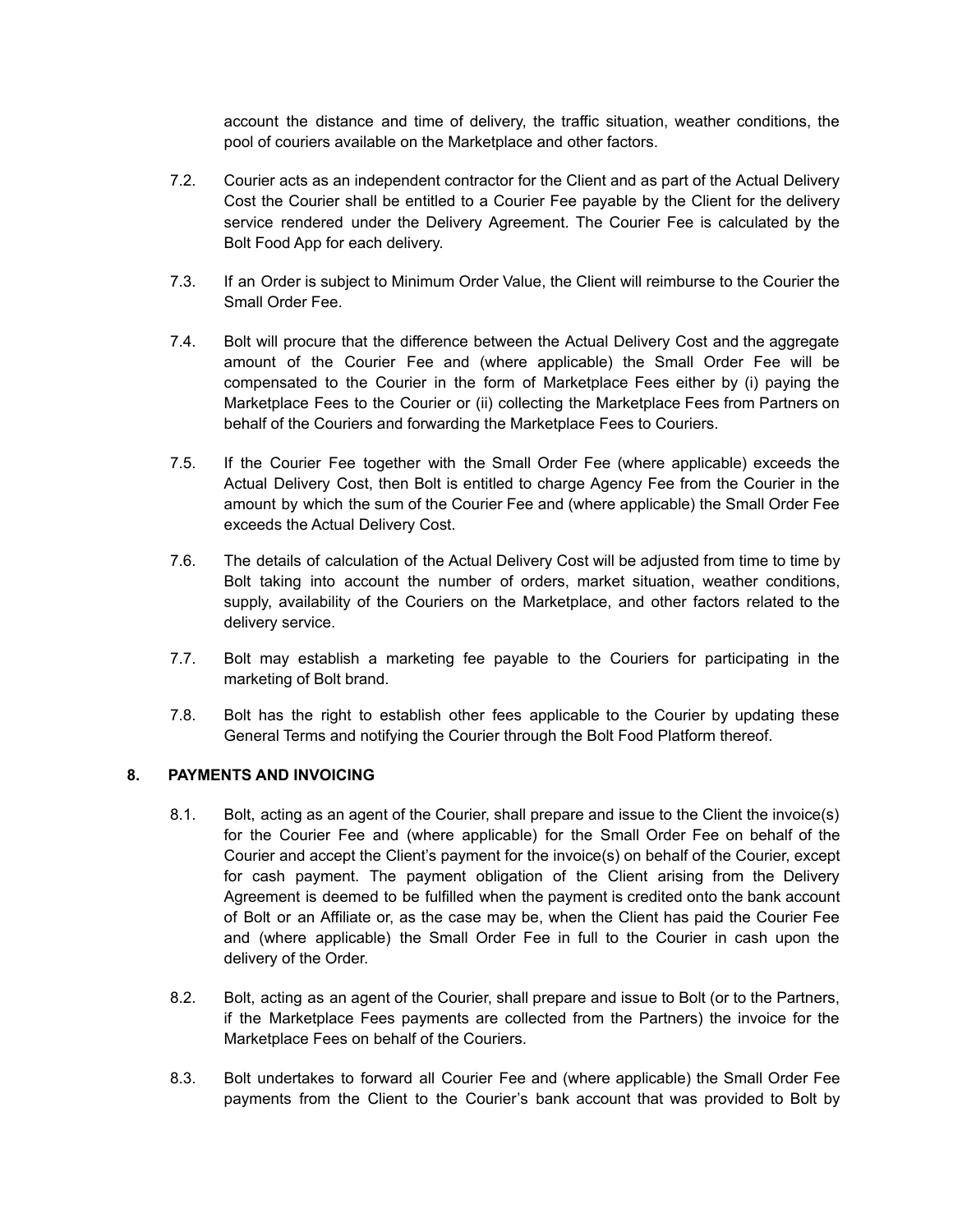Courier, except for cash payments (unless the Client fails to pay Courier Fee and (where applicable) the Minimum Value to the Courier). No payments shall be made if the amount payable to Couriers for the reference period falls below the minimum payment threshold established by Bolt or in case the Balance is negative after the reference period. In the event that the Courier has to pay Agency Fee to Bolt under Section 7.5 of these General Terms, Bolt shall prepare and issue a VAT invoice to the Courier for the Agency Fee (if necessary) and deduct the Agency Fee from the payment made to the Courier.

- 8.4. Invoicing and payments between Bolt and the Courier will be made after each reference period. The reference period shall be one week.
- 8.5. Bolt may facilitate an option to the Client that allows the Client to pay for the Order in cash to the Courier. The Courier has to insert the sum of cash received from the Client to the Bolt Food Platform. In such a case, the Courier's Balance decreases by an amount equivalent to the sum of cash received from the Client.
- 8.6. The Bolt Food Platform may request the Courier to pay the Goods Price to the Partner in cash from the Courier's Balance upon pick up of the Order. In such a case, the Courier's Balance increases by an amount equivalent to the sum of cash paid to the Partner.
- 8.7. The Courier's Balance also increases by an amount equivalent to the sum of the Courier Fee and (where applicable) the Small Order Fee in case the payment for the Order is processed from the Client's payment card or other payment methods (incl. in case of cash payment) activated by the Client on the Bolt Food Platform.
- 8.8. Bolt may, at its own discretion, limit dispatching the Courier to Orders for which the Client shall pay in cash. Bolt may also, at its own discretion, require the Courier to make a deposit to Bolt to enable cash payments to be made to the Courier.
- 8.9. Any outstanding principal amount due to Bolt (i.e. negative Balance) should be paid by the Courier to Bolt at the latest 7 days after becoming inactive on the Bolt Food Platform.
- 8.10. In case the Courier fails to make the payment under Section 8.9 by due date, it shall be liable to pay 0,5% interest per day from the total amount that is overdue. The Courier is liable to compensate Bolt all reasonable expenses (including those charged by any debt collection agency) together with all administrative, legal and other costs incurred in the collection of any overdue payment. The minimum compensation charge for such costs is EUR 10.
- 8.11. Bolt has the right to forward and publish the personal data of the Courier (if applicable) and the fact, sum and other relevant information of debts of the Courier under these General Terms to debt collection agencies and other debt management service providers, incl. to Creditinfo Eesti ([www.creditinfo.ee\)](http://www.creditinfo.ee), for the recovery of debts and/or for the publication, processing and management of data in the debtors' database, as well as for the publication of debt data for the purposes of making credit decisions.

#### **9. SUSPENSION OF USE AND TERMINATION**

9.1. If the Courier breaches any of the obligations or fails to comply with the requirements set out in these General Terms or any Schedules, breaches any applicable laws or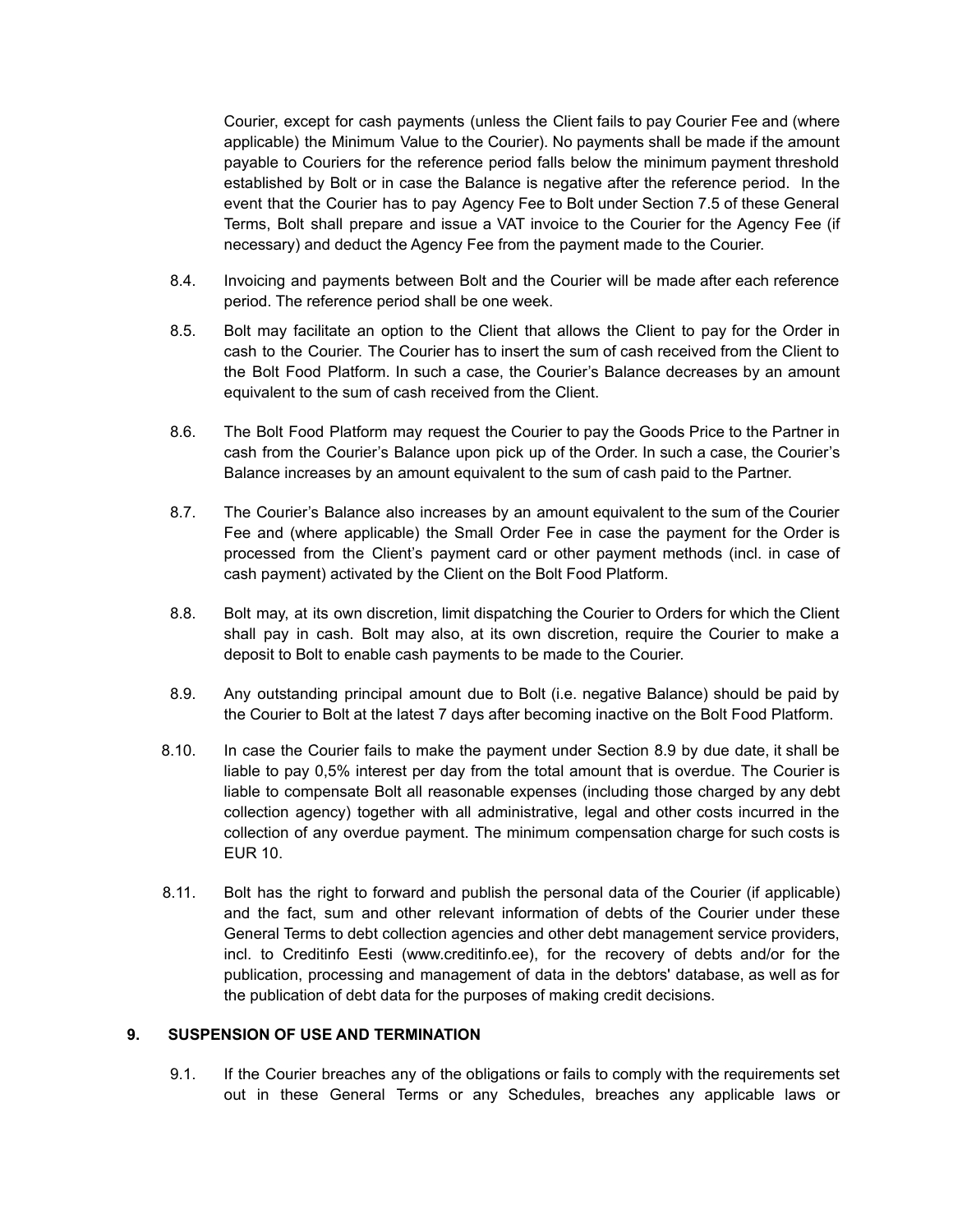regulations, disparages Bolt, or causes harm to Bolt's brand, reputation or business as determined by Bolt in its own sole discretion, or Bolt has reasonable belief of fraudulent acts by the Courier when using the Bolt Food Platform, Bolt has the right to temporarily suspend the Courier from using the Bolt Food Platform or terminate these General Terms without giving any advance notice and without any obligation to compensate for the loss of profit. In the aforementioned cases Bolt may, in its own discretion, prohibit the Courier from registering a new Courier account.

- 9.2. The Courier has the ordinary right to terminate these General Terms by giving notice at least 15 days in advance. Bolt has the right to terminate these General Terms by giving notice at least 30 days in advance.
- 9.3. In addition, Bolt has the right to terminate these General Terms, if the provision of the information society service under these General Terms is prohibited under applicable law or if an imperative reason arises from applicable law to terminate these General Terms.
- 9.4. The Courier has the right to extraordinarily terminate these General Terms without a notice period, if Bolt repeatedly breaches or fails to comply with any of the obligations set out in these General Terms.
- 9.5. The termination of these General Terms will not affect:
	- 9.5.1. any accrued rights of either party, including any right to receive any payments due but unpaid before the termination; or
	- 9.5.2. obligations, which are expressed to survive the termination.
- 9.6. If the Courier's account is terminated from the Bolt Food Platform, the Courier undertakes to return to Bolt the thermo-bag provided by Bolt within 3 business days from the date of termination. If the thermo-bag is not returned duly or not in good order, Bolt has the right to keep the deposit charged from the Courier for the thermo-bag.

#### **10. LICENCING, INTELLECTUAL PROPERTY RIGHTS AND DATA PROCESSING**

- 10.1. Bolt grants a revocable, non-exclusive, non-transferable, non-sublicensable license to the Courier for using the Bolt Food Platform for the purpose of providing the delivery service.
- 10.2. All intellectual property rights regarding the software, documentation or information used or developed by or on behalf of Bolt during the provision of the information technology services under these General Terms (including, but not limited to the Bolt Food Platform and Confidential Information), as well as all data and statistics about the deliveries made through the Bolt Food Platform belong to Bolt. The Courier shall not copy, modify, adapt, reverse-engineer, distribute, decompile or otherwise discover the source code of the Bolt Food Platform or any other software used by Bolt. Bolt shall maintain the data and statistics about the Deliveries for each reference period for a period of one year after the end of said reference period.
- 10.3. The Courier will not use the Bolt Food Platform for unauthorised or unlawful purposes or impair or seek to impair the proper operation of the Bolt Food Platform.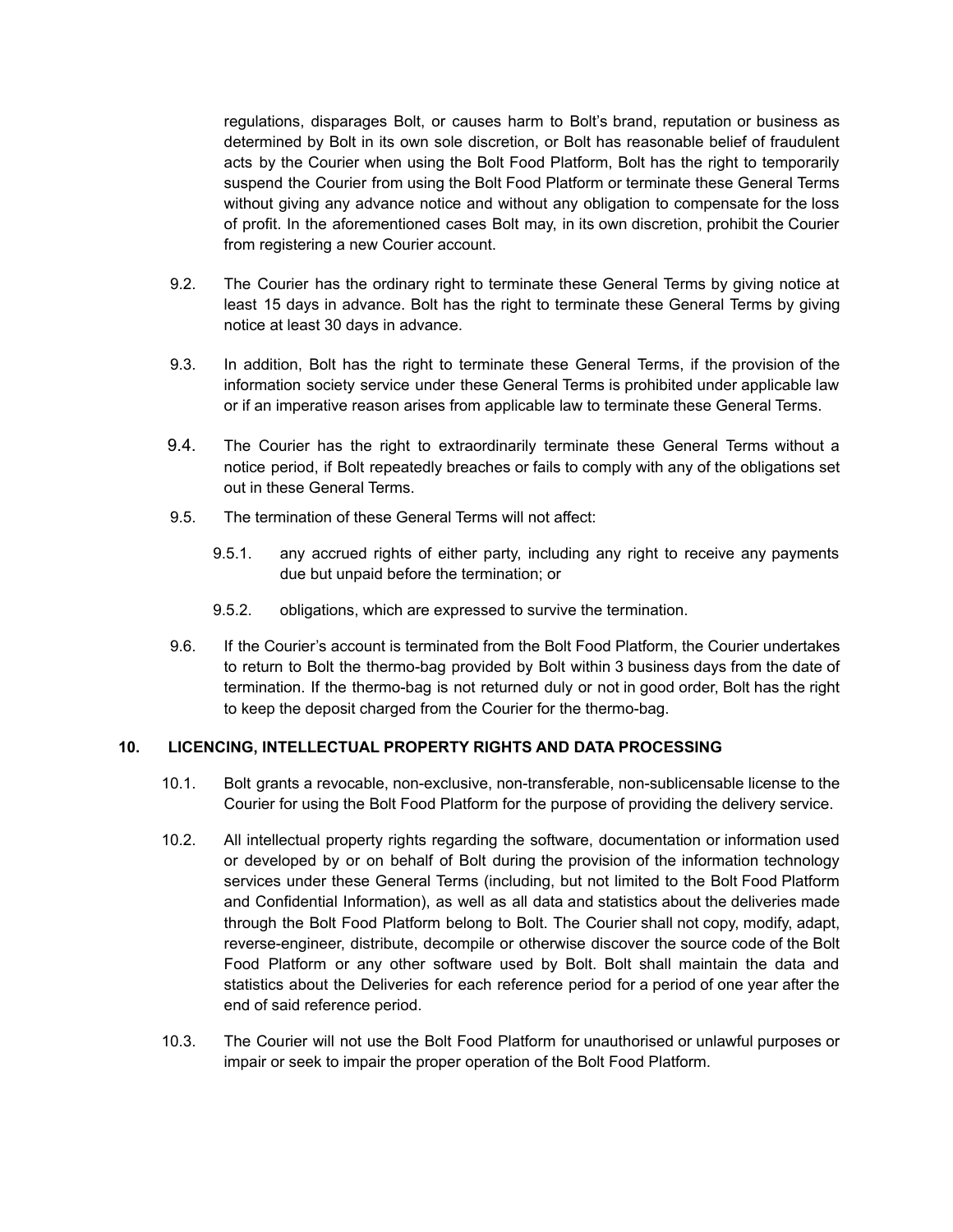10.4. The Courier will process the data of the Clients in accordance with Schedule 1 of these General Terms (Data Processing Agreement). The terms and conditions for processing the personal data of the Couriers, who are natural persons, is established in the Privacy Policy.

## **11. CONFIDENTIALITY**

- 11.1. During the term of the agency relations and for a period of five years following the expiry or termination of these General Terms, Bolt and the Courier shall not disclose and shall maintain the confidentiality of all Confidential Information of the other party.
- 11.2. Confidential Information of the other party may be disclosed to third parties only subject to a prior written notice of the other party. Notwithstanding the above, Confidential Information may be disclosed to the party's attorneys, auditors, accountants, consultants and subcontractors, provided that such persons perform their obligations in connection with these General Terms and are subject to a confidentiality clause.

# **12. ANTI-MONEY LAUNDERING RULES**

- 12.1. The Courier has to be in compliance with the requirements of any applicable anti money laundering laws and regulations and may not use the Bolt Food Platform for money laundering purposes. The Courier warrants that he/she is not subject to any international sanctions, anti-terrorism or similar laws, decrees, ordinances, orders, demands, requests, rules or requirements.
- 12.2. Bolt has the right to conduct reviews of the Courier's compliance with anti money laundering rules and/or suspend the Courier from using the Bolt Food Platform without prior notice, for the purpose of detecting fraud or any other violation thereof.
- 12.3. The Courier has to notify Bolt immediately of any circumstances that may refer to a violation of this Section 12.

## **13. LIABILITY**

- 13.1. The Courier is solely liable for the performance of the Delivery Agreement and for any claims presented under the Delivery Agreement. Bolt is not liable for any failure or non-conformity of performing the Delivery Agreement and assumes no liability for any traffic violations or accidents sustained during the performance of the Delivery Agreement.
- 13.2. The Courier shall conform and where relevant, shall ensure that its employees and/or contractors conform to the requirements of these General Terms and agree to act in accordance with the conditions and obligations thereof and any further agreements with Bolt. The Courier and its employees and/or contractors shall remain jointly and severally liable for any infringement deriving from the conduct of such employee and/or contractor.
- 13.3. Bolt is liable for damages or loss of profit that the Courier may bear only in cases of intentional or grossly negligent breaches of these General Terms by Bolt.
- 13.4. The Courier shall indemnify, defend and hold Bolt harmless from and against any and all claims, suits, actions or administrative proceedings, demands, losses, damages, costs,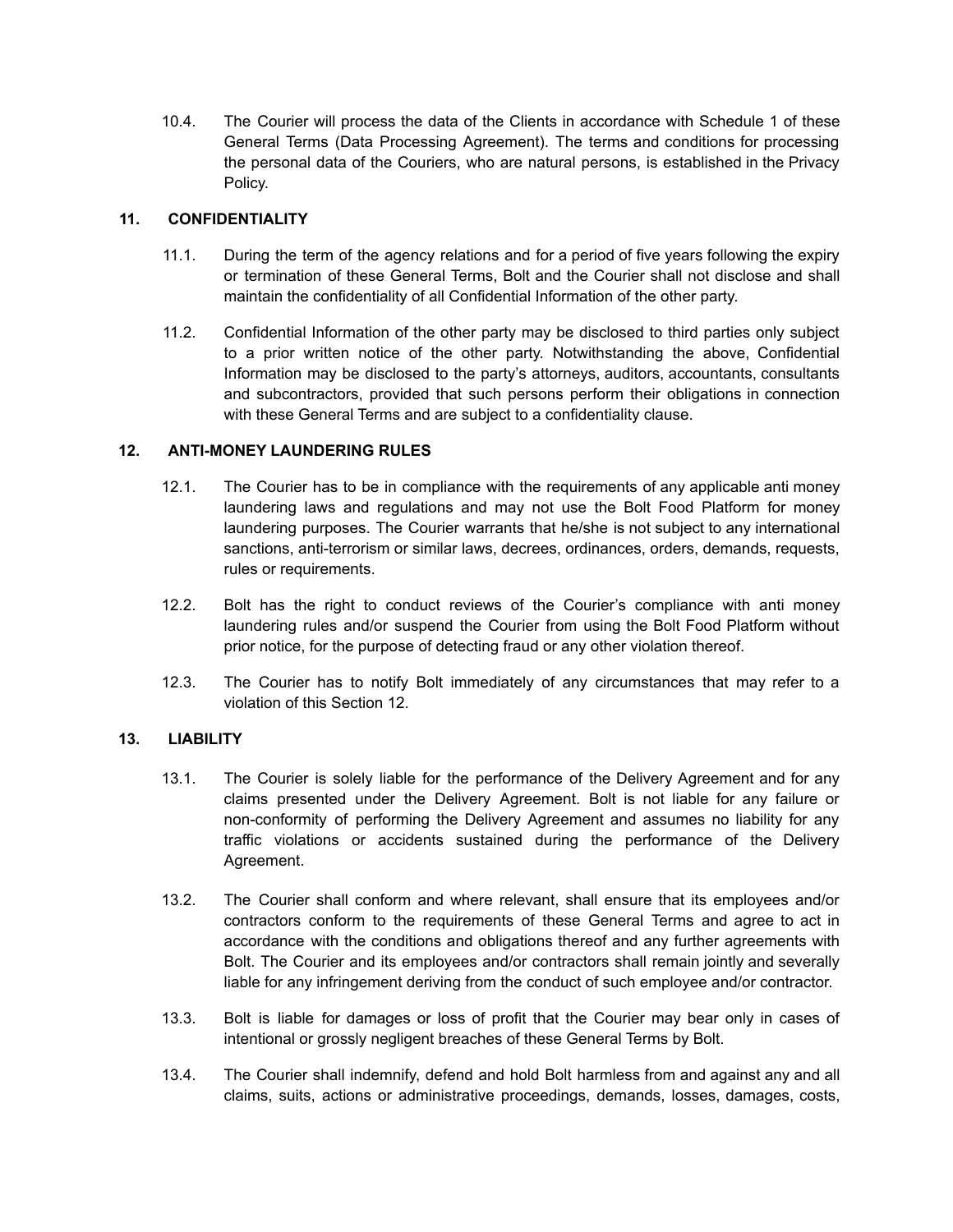and expenses of whatsoever nature, including attorney's fees and expenses in respect of or resulting from the provision of the delivery services by the Courier under these General Terms.

13.5. If the Client files a claim due to the breach of the Delivery Agreement, the Courier shall release Bolt from all liability regarding the claim.

#### **14. MISCELLANEOUS**

- 14.1. Where versions of these General Terms exist in any other language, the English version shall prevail.
- 14.2. Bolt reserves the right to update the General Terms anytime, by notifying the Courier either through the Bolt Food Platform or the e-mail address provided to Bolt at least 15 days in advance.
- 14.3. The Courier may not assign any of the rights or obligations under these General Terms either in whole or in part.
- 14.4. These General Terms and any rights or claims arising out of or in connection with the Delivery Agreement shall be governed by the substantive law of the Republic of Estonia. If the respective dispute resulting from these General Terms or the Delivery Agreement could not be settled by negotiations, then the dispute will be finally solved in Harju County Court in Tallinn, Estonia.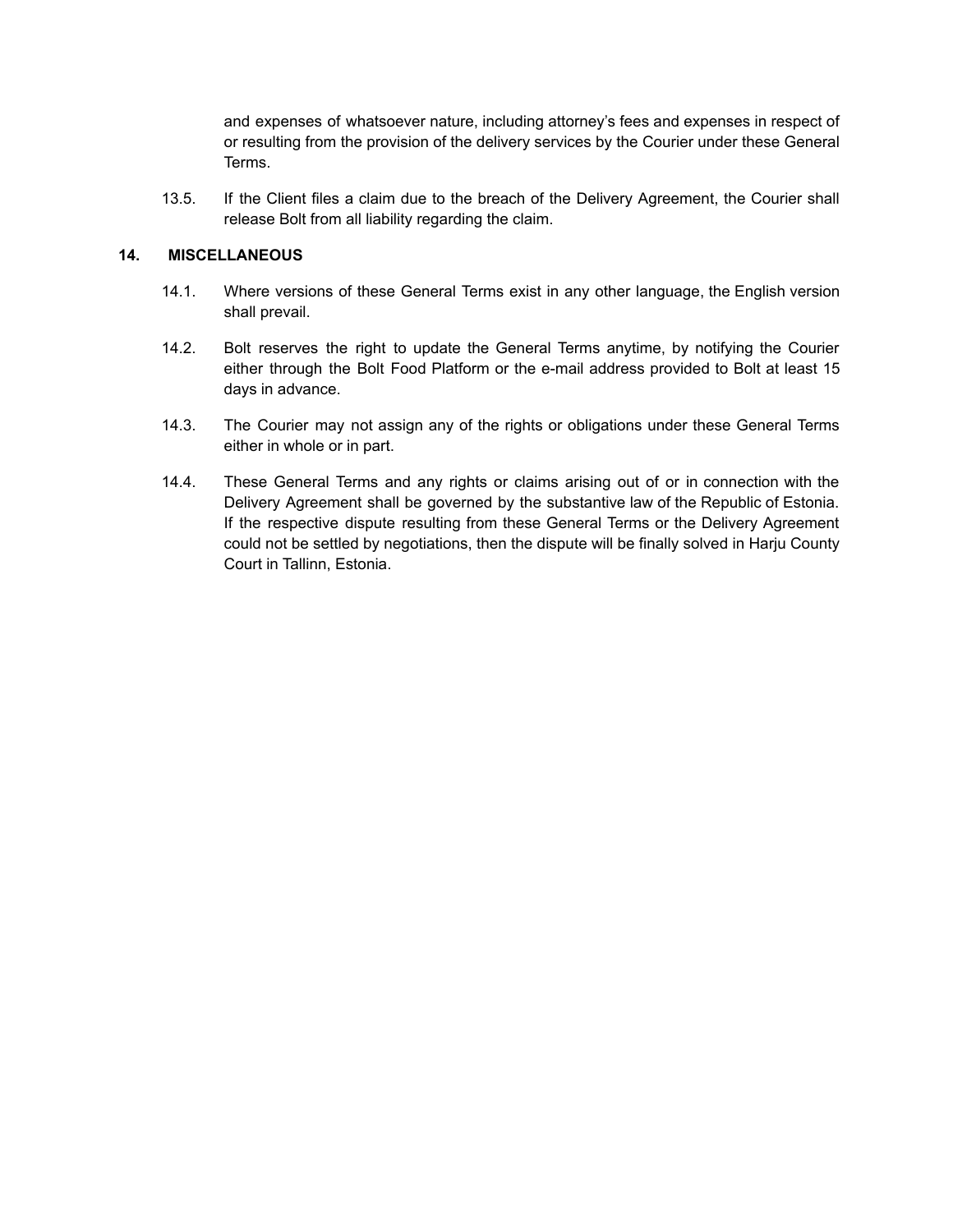# **SCHEDULE 1 DATA PROCESSING AGREEMENT**

This Data Processing Agreement is an integral part of the General Terms and shall apply to all relations that are formed between Bolt and the Courier in the course of using the Bolt Food Platform and relate to processing of the personal data.

#### **PART 1**

#### **Background information:**

- **A.** In the course of performance of the Delivery Agreement and use of the Bolt Food Platform, Bolt and the Courier share personal data with each other as separate data controllers.
- **B.** In case of a conflict between the Delivery Agreement and the Data Processing Agreement with regard to the processing of personal data, the Data Processing Agreement shall prevail.

## **1. GENERAL PROVISIONS AND DEFINITIONS**

- 1.1. The terms used in this Data Processing Agreement are used in the meaning given to them in the Agreement or in the meaning given to them in Article 4 of the General Data Protection Regulation (EU) 2016/679 of the European Parliament and of the Council (hereinafter the **GDPR**). The term "**data subject**" shall mean the identified or identifiable natural person who uses Bolt Food Platform and to whom the personal data shared relates.
- 1.2. In the meaning of GDPR, Bolt and the Courier shall both be data controllers with regard to the personal data processing conducted by each in the respective scope.

## **2. GENERAL OBLIGATIONS OF COURIER**

- 2.1. The Courier shall process personal data only in accordance with the applicable law, the terms and conditions of the General Terms and the terms and conditions of this Data Processing Agreement.
- 2.2. The Courier shall not process personal data outside the European Economic Area.
- 2.3. The Courier agrees to process personal data received from Bolt only in accordance with the data processing principles described in Part 2 herein and only for the purposes described in Part 3 herein, unless the data subject has separately authorized Courier for further processing. For the avoidance of doubt, the Courier may not use the data subject's personal data for marketing purposes, unless the data subject has expressly stated otherwise.
- 2.4. The Courier shall ensure the full confidentiality of the personal data received from Bolt. The Courier shall ensure that access to the personal data received from Bolt shall be given to only those representatives of the Courier who need require it strictly in relation to the performance of their duties and that all such representatives are subject to a confidentiality obligation.
- 2.5. The Courier shall ensure the security of personal data for the purposes of protecting personal data from accidental or unauthorised processing, disclosure or destruction. The Courier shall inter alia procure that no physical or other copies are made of the data provided to the Courier through the Bolt Food Platform.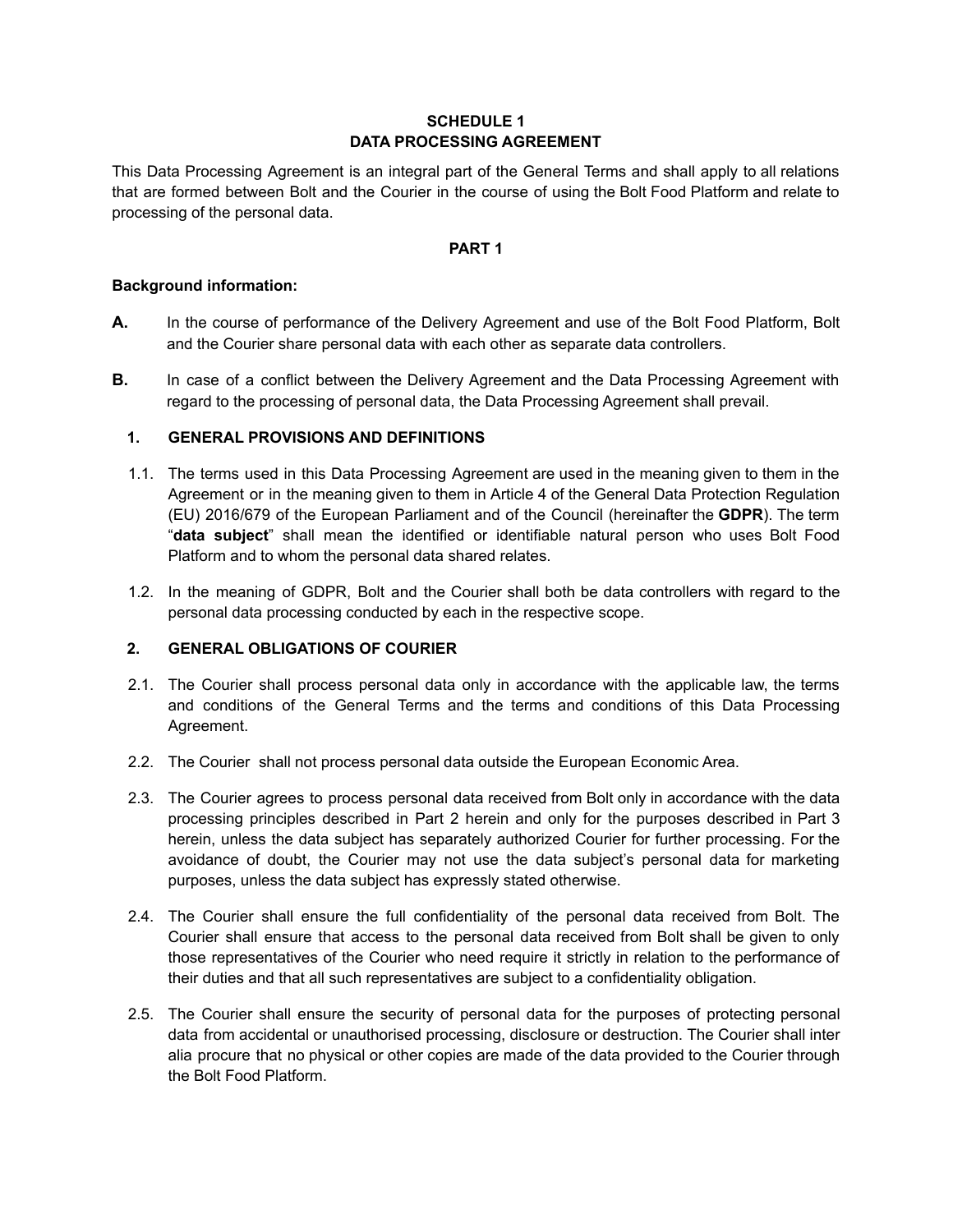- 2.6. Upon the termination of the General Terms, the Courier shall delete or destroy all personal data received from Bolt, incl. all (backup) copies of the personal data in the possession of the Courier that is received from Bolt, unless otherwise required under applicable laws or data subject has authorized the Courier to further processing and retention of personal data.
- 2.7. If the Courier uses (sub)processors, the Courier shall assume full liability for the (sub)processor's actions.
- 2.8. Bolt has the right to check the performance of the Data Processing Agreement by the Courier at any time.

# **3. RIGHTS OF THE DATA SUBJECTS**

- 3.1. Both Parties shall ensure that personal data processing procedures carried out by each are lawful.
- 3.2. The Courier shall guarantee that while processing the personal data, all the data subjects' rights according to the GDPR are guaranteed to the data subjects, including but not limited to the following rights:
	- 3.2.1. the right of access under GDPR Article 15,
	- 3.2.2. the right to rectification under GDPR Article 16,
	- 3.2.3. the right to erasure ("right to be forgotten") under GDPR Article 17,
	- 3.2.4. the right to restriction of processing under GDPR Article 18;
	- 3.2.5. the and right to data portability under GDPR Article 20.

## **4. PERSONAL DATA BREACHES**

- 4.1. In case of a (suspected) personal data breach related to the personal data received from Bolt or an incident that is likely to escalate into a personal data breach, the Courier shall immediately notify Bolt thereof.
- 4.2. The Courier shall send the notification to Bolt immediately, but no later than within 24 hours of learning about the data breach.

## **5. LIABILITY AND COMPENSATION FOR DAMAGE**

- 5.1. The Courier shall assume full liability and indemnify and hold harmless Bolt for any and all liability, damage, administrative fines or any other claims created for Bolt or which any person submits against Bolt with regard to the Courier's violation of the Data Processing Agreement or requirements of the applicable law.
- 5.2. In case of a violation of any condition of the Data Processing Agreement or a requirement under the applicable law, the Courier shall compensate Bolt in full for any damage caused directly or indirectly by the violation, including legal expenses associated with the violation.
- 5.3. The Courier shall immediately notify Bolt if any claim or administrative fine is submitted against the Courier in relation to the Data Processing Agreement.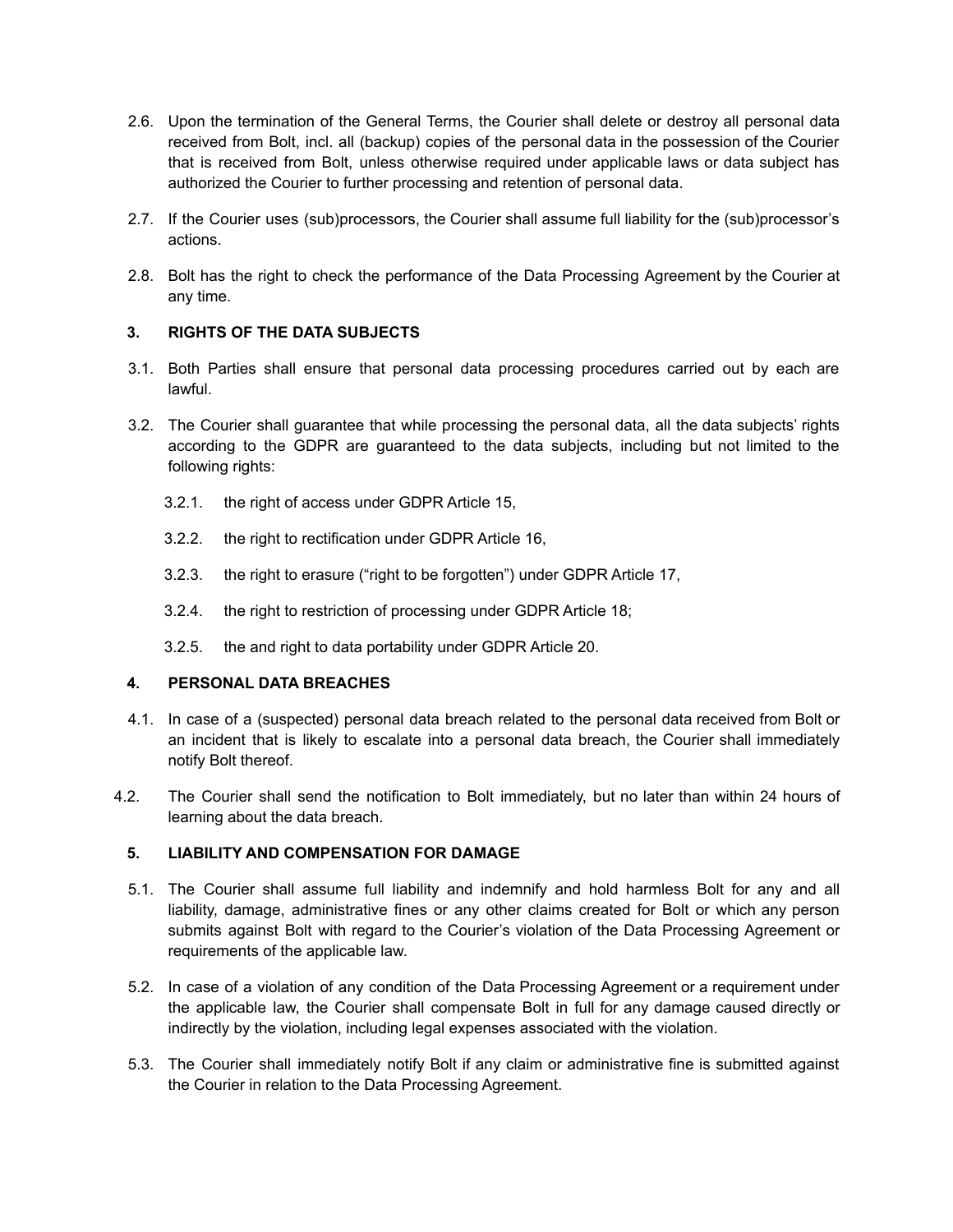#### **6. FINAL PROVISIONS**

- 6.1. The Data Processing Agreement shall be valid during the term of the General Terms.
- 6.2. The Data Processing Agreement shall be governed by the laws of the Republic of Estonia.

#### **PART 2**

#### **Data processing principles:**

- 1. Purpose limitation: Personal data may be processed and used only for purposes described in Part 3.
- 2. Data quality and proportionality: Personal data must be accurate, adequate, relevant and, where necessary, kept up to date.
- 3. Transparency: Data subjects must be provided with information about their collected personal data to ensure fair processing (information about the purposes of processing and transfer).
- 4. Security and confidentiality: Technical and organisational security measures must be taken by the data controller that are appropriate to the risks, such as against accidental or unlawful destruction, unauthorised disclosure or access.
- 5. Rights of access, rectification, deletion and objection:The data subjects must be provided with the personal information about them that the data controller holds. Data subjects must be able to have the personal information about them rectified, amended, or deleted where it is inaccurate or processed against these principles.

## **PART 3**

#### **1. Data subjects**

Natural persons using the Bolt Food Platform (Clients).

# **2. Purpose of data processing**

Enabling the data subjects to use the Bolt Food Platform for ordering the delivery of the ordered Goods using Couriers.

#### **3. Categories of personal data**

Following data disclosed about the data subject via Bolt Food Platform:

- 3.1 first name and the first letter of the last name;
- 3.2 phone number;
- 3.3 Order contents and the Order Price;
- 3.4 address, where the Order is to be delivered (incl. gate codes etc, if applicable);
- 3.5 any other notes made by the Client to the Courier through the Bolt Food Platform.

## **4. Processing period**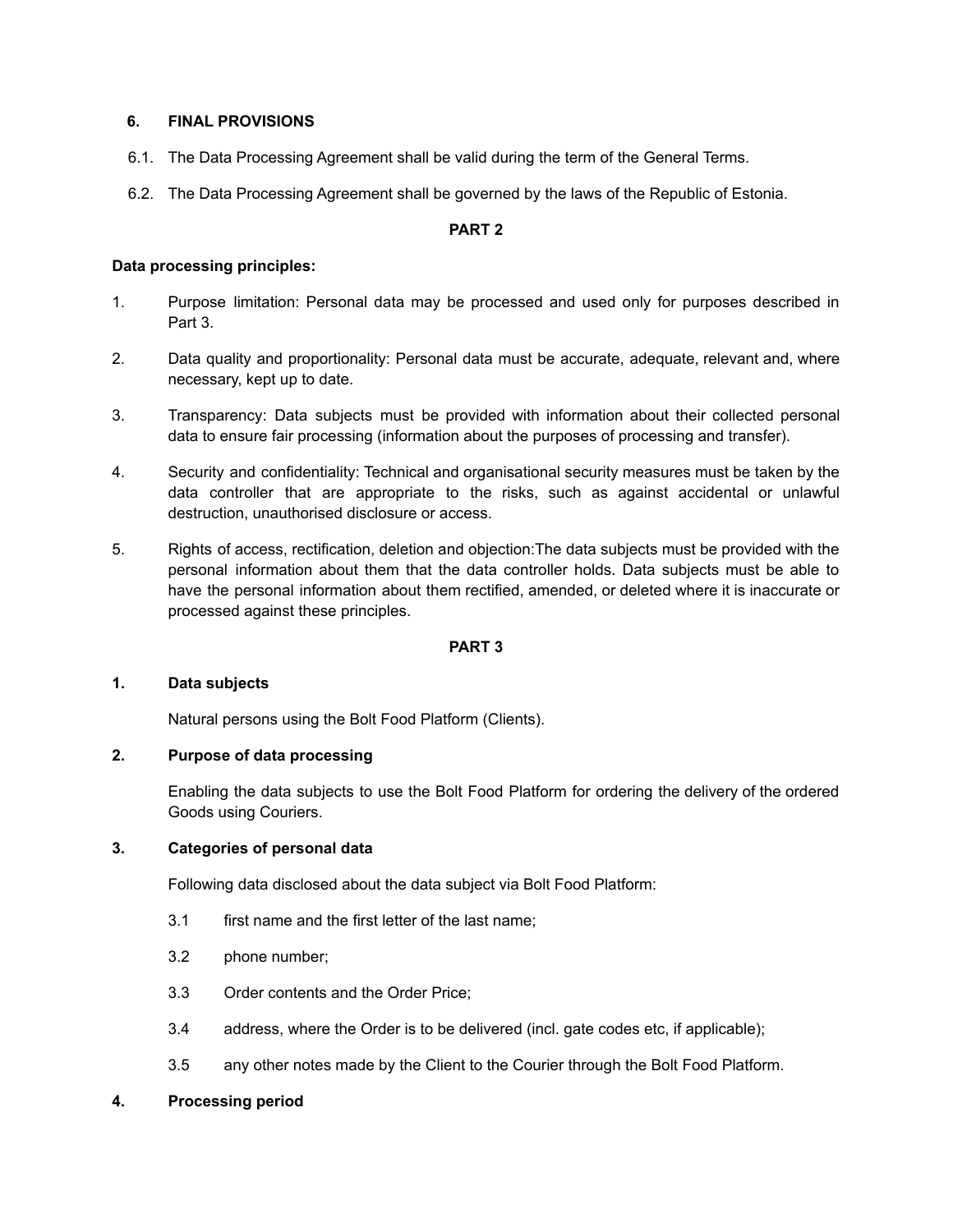The data importer (Courier) agrees to delete or destroy the personal data about each data subject received from the data exporter (Bolt) within one month after the fulfilment of each Order, unless the data subject has separately authorized the data importer (Courier) to further processing.

## **5. Sensitive data**

No sensitive personal data is transferred.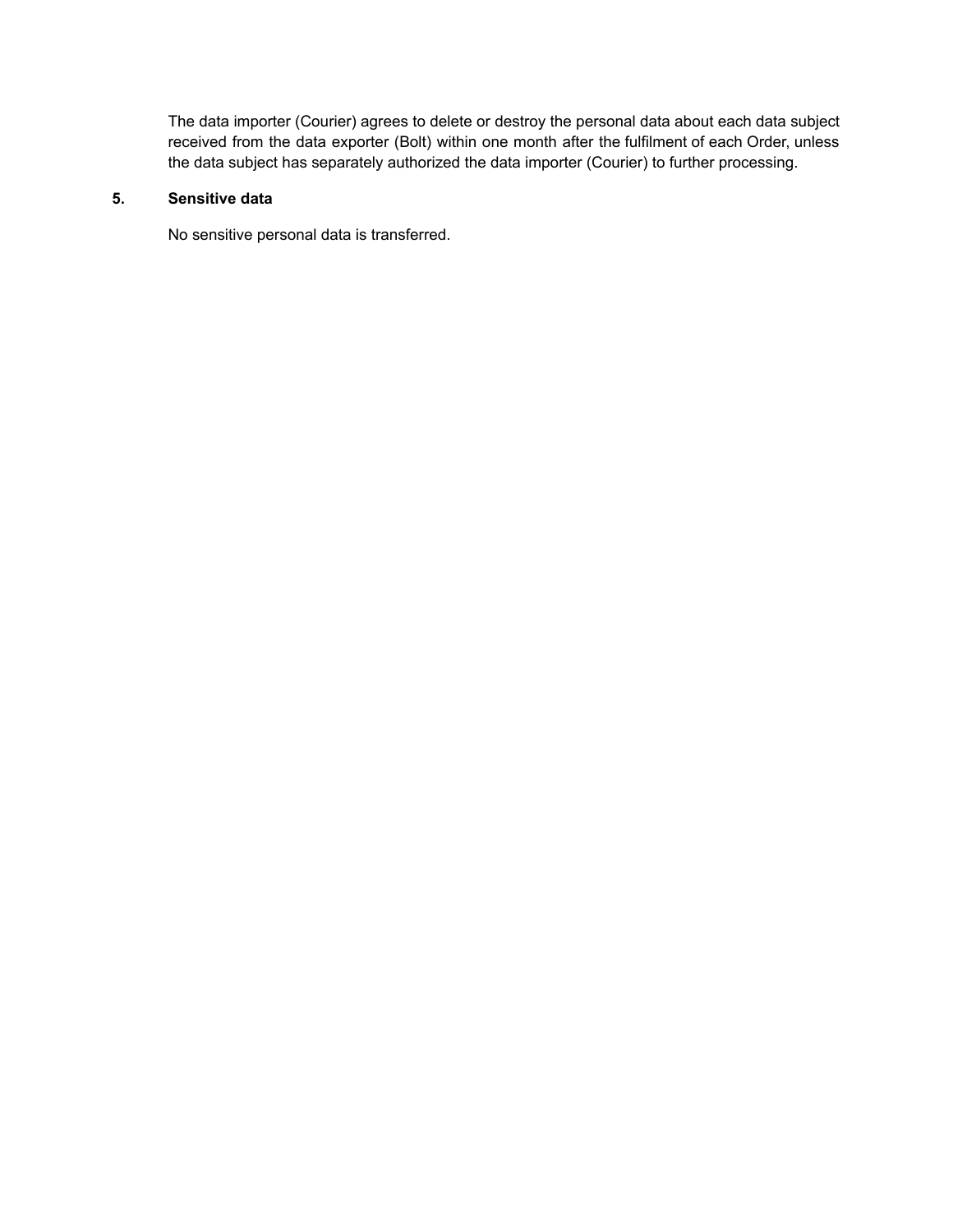#### **SCHEDULE 2 REQUIREMENTS FOR PROVIDING DELIVERY SERVICE**

This Schedule is an integral part of the General Terms pertaining thereto. All capitalized terms have the same meaning as given to them in the General Terms.

#### **1. Requirements for the Courier's person**

- 1.1. The Courier is at least 18 years of age.
- 1.2. The Courier shall not provide the delivery service while he/she is carrying an illness which is likely to spread and that he/she is aware of. The Courier is and will at all times during the provision of the delivery service be medically fit to operate the means of delivery of its choosing. Bolt has the right to request the submission of a health certificate from the Courier at any time. If the Courier gives reason to assume that the delivery would not be safe or if the Courier refuses to provide the health certificate, Bolt has the right to suspend the Courier's access to the Bolt Food Platform.
- 1.3. The Courier may not provide the delivery service while under the influence of alcohol or drugs.
- 1.4. The Courier shall attend and where relevant, shall ensure that its employees and/or contractors shall attend, training(s), pass appropriate exam(s) and maintain all licenses, permits, registrations and approvals required for the lawful provision of service(s) pursuant to Delivery Agreements under the applicable law.

#### **2. Requirements for the provision of Delivery service**

- 2.1. If under the applicable law, the Courier needs to be registered as a service provider, entrepreneur or as a similar entity for taxation or other purposes, the Courier has to comply with relevant requirements for the entire period of providing the delivery service through the Bolt Food Platform.
- 2.2. When the Courier joins the Bolt Food Platform, he/she shall participate in a hygiene and health safety training.
- 2.3. The Courier will not engage in reckless behaviour while driving, including by driving unsafely, operating a vehicle that is unsafe to drive, permitting an unauthorised third party to accompany the Courier in the vehicle while providing the delivery service.
- 2.4. The thermo-bags used for the delivery of food must be clean and in good order. If a vehicle is used for the delivery, the vehicle must also be clean and in good order.
- 2.5. The Courier shall make certain before each delivery of food that the thermo-bag is clean and is used in a manner that ensures food and health safety and prevents the contamination of food. The Courier shall clean the thermo-bag as frequently as necessary with a cloth or swab to ensure that the thermo-bag is clean when delivering the Order which contains food.
- 2.6. The Courier shall clean the thermo-bag using only such products and in such manner that does not cause contamination of food or pose a risk to human health. Cleaning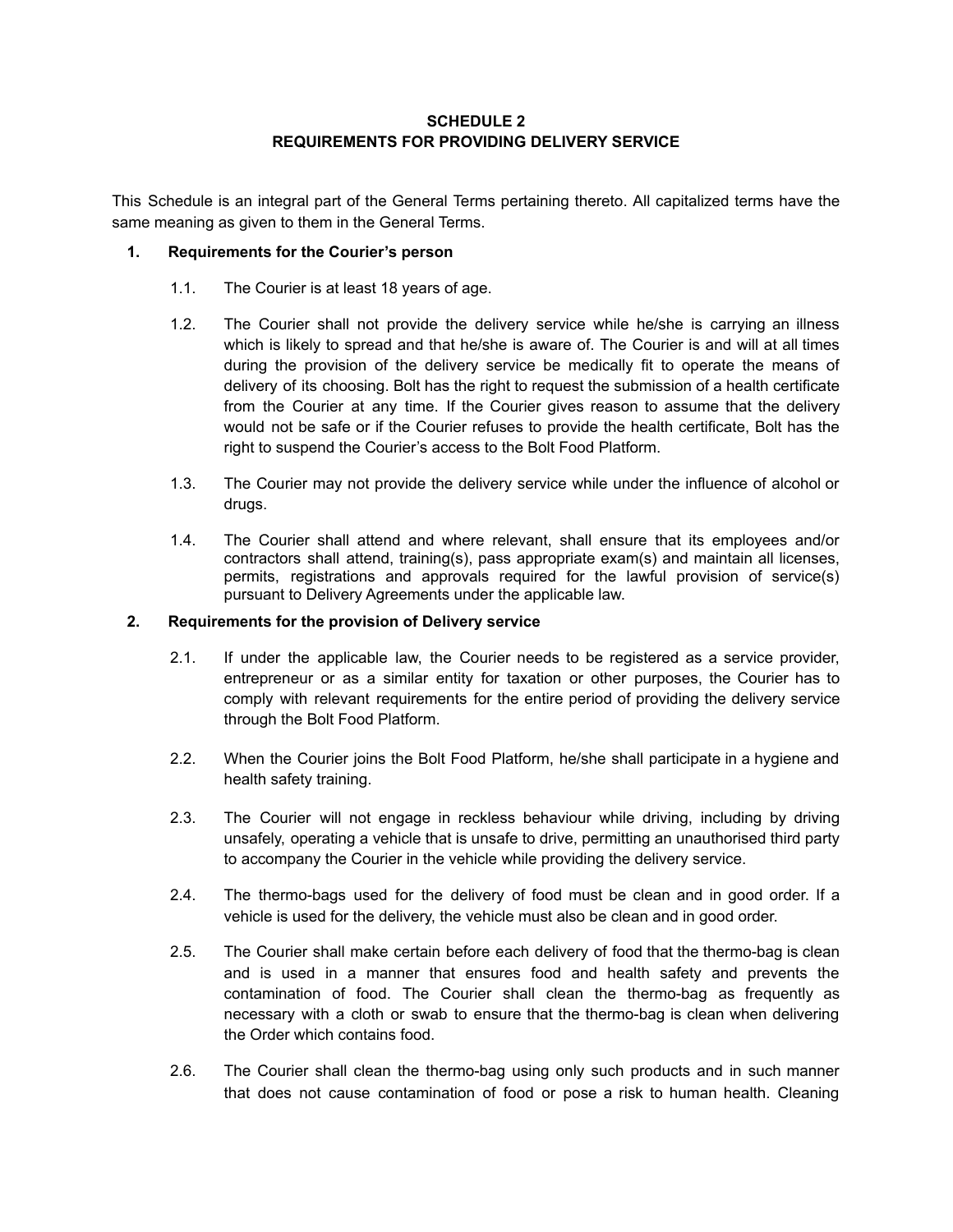products and disinfectants shall be used only pursuant to the instructions prepared by the producer of such products.

- 2.7. The Courier shall ensure that the ordered food is protected against contamination by way of remaining the thermo-bag neatly sealed during the entire delivery process. If something other than food is delivered in the same vehicle, the Courier shall ensure that the food is sufficiently separated in the thermo-bag to prevent contamination.
- 2.8. The Courier shall ensure to deliver the Order to the Client at latest within 1 hour after the Goods has been prepared by the Partner.
- 2.9. The Courier shall not keep the thermo-bag in direct sunlight or other extreme conditions.
- 2.10. In case the thermo-bag is damaged, or the internal insulation is torn, the Courier must replace the thermo-bag.